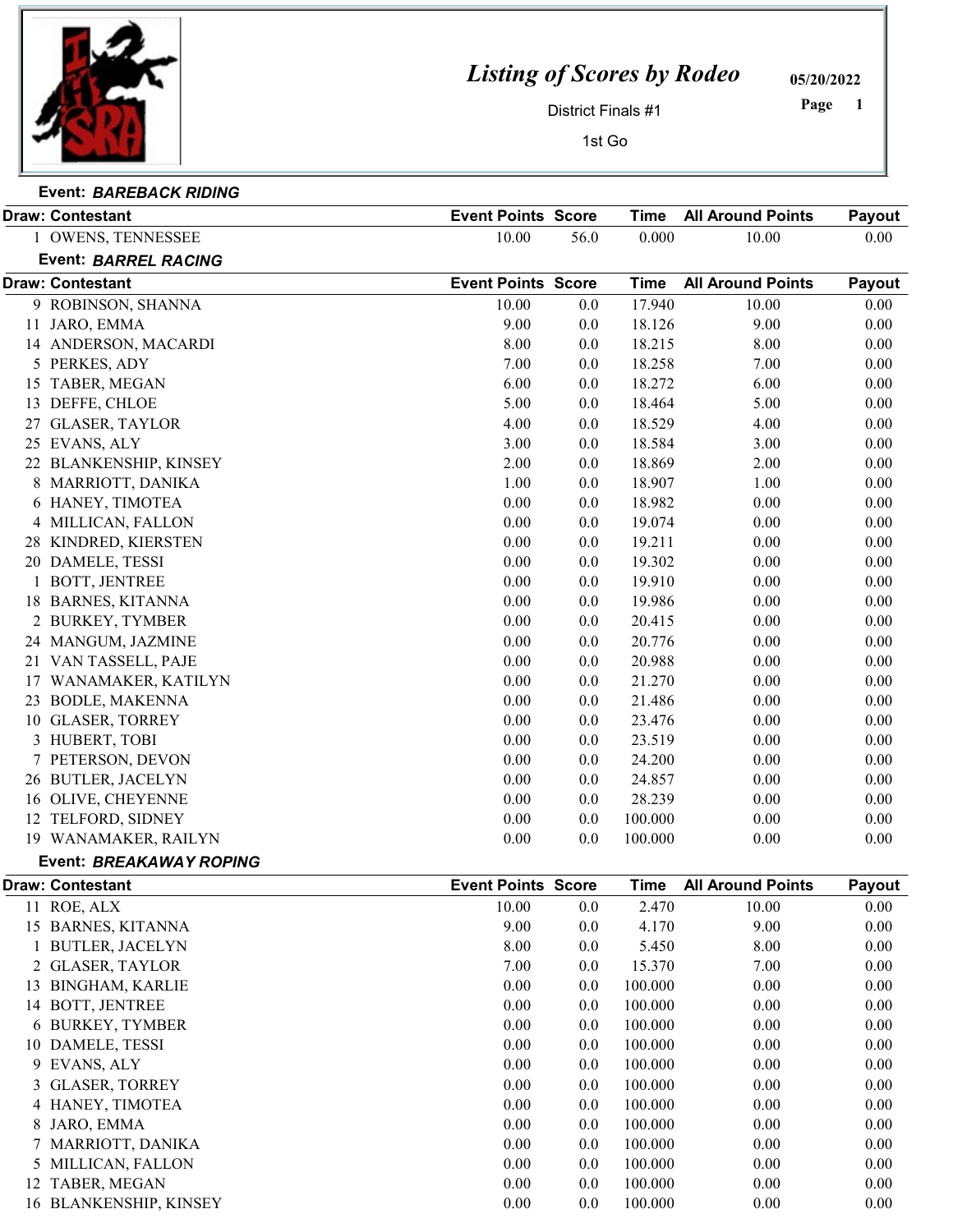

## Listing of Scores by Rodeo

05/20/2022

District Finals #1

Page 2

1st Go

|    | Draw: Contestant           | <b>Event Points Score</b> |      | <b>Time</b> | <b>All Around Points</b> | Payout   |
|----|----------------------------|---------------------------|------|-------------|--------------------------|----------|
|    | 5 TAYLOR, TUCKER           | 10.00                     | 67.0 | 0.000       | 10.00                    | 0.00     |
| 3  | <b>OWENS, TENNESSEE</b>    | 9.00                      | 54.0 | 0.000       | 9.00                     | 0.00     |
|    | 2 FIRTH, CAMREN            | 0.00                      | 0.0  | 0.000       | 0.00                     | 0.00     |
|    | 4 HOPSON, JOHNATHAN        | 0.00                      | 0.0  | 0.000       | 0.00                     | 0.00     |
|    | 6 LIERMAN, WYATT           | 0.00                      | 0.0  | 0.000       | 0.00                     | 0.00     |
|    | 1 SIMPER, CARSON           | 0.00                      | 0.0  | 0.000       | 0.00                     | 0.00     |
|    | Event: GOAT TYING          |                           |      |             |                          |          |
|    | <b>Draw: Contestant</b>    | <b>Event Points Score</b> |      | <b>Time</b> | <b>All Around Points</b> | Payout   |
|    | 14 BOTT, JENTREE           | 10.00                     | 0.0  | 8.910       | 10.00                    | 0.00     |
|    | 3 BURKEY, TYMBER           | 9.00                      | 0.0  | 9.020       | 9.00                     | 0.00     |
|    | 15 ROBINSON, SHANNA        | 8.00                      | 0.0  | 9.340       | 8.00                     | 0.00     |
|    | 8 TABER, MEGAN             | 7.00                      | 0.0  | 9.960       | 7.00                     | 0.00     |
|    | 18 ANDERSON, MACARDI       | 6.00                      | 0.0  | 10.400      | 6.00                     | 0.00     |
|    | 1 ROE, ALX                 | 5.00                      | 0.0  | 10.860      | 5.00                     | 0.00     |
|    | 9 GLASER, TAYLOR           | 4.00                      | 0.0  | 10.890      | 4.00                     | 0.00     |
|    | 17 BARNES, KITANNA         | 3.00                      | 0.0  | 11.010      | 3.00                     | 0.00     |
|    | 5 EVANS, ALY               | 2.00                      | 0.0  | 11.160      | 2.00                     | 0.00     |
|    | 6 DAMELE, TESSI            | 1.00                      | 0.0  | 12.270      | 1.00                     | 0.00     |
|    | 13 GLASER, TORREY          | 0.00                      | 0.0  | 12.570      | 0.00                     | 0.00     |
|    | 4 BUTLER, JACELYN          | 0.00                      | 0.0  | 12.840      | 0.00                     | 0.00     |
|    | 2 BLANKENSHIP, KINSEY      | 0.00                      | 0.0  | 13.900      | 0.00                     | 0.00     |
|    | 10 MILLICAN, FALLON        | 0.00                      | 0.0  | 13.960      | 0.00                     | 0.00     |
|    | 12 OLIVE, CHEYENNE         | 0.00                      | 0.0  | 15.190      | 0.00                     | 0.00     |
|    | 7 KINDRED, KIERSTEN        | 0.00                      | 0.0  | 18.930      | 0.00                     | 0.00     |
|    | 16 MARRIOTT, DANIKA        | 0.00                      | 0.0  | 22.960      | 0.00                     | 0.00     |
|    | 11 HUBERT, TOBI            | 0.00                      | 0.0  | 100.000     | 0.00                     | 0.00     |
|    | <b>Event: POLE BENDING</b> |                           |      |             |                          |          |
|    | <b>Draw: Contestant</b>    | <b>Event Points Score</b> |      | <b>Time</b> | <b>All Around Points</b> | Payout   |
|    | 26 DEFFE, CHLOE            | 10.00                     | 0.0  | 20.812      | 10.00                    | 0.00     |
|    | 15 PETERSON, DEVON         | 9.00                      | 0.0  | 22.295      | 9.00                     | 0.00     |
|    | 5 MILLICAN, FALLON         | 8.00                      | 0.0  | 22.516      | 8.00                     | 0.00     |
|    | 23 TABER, MEGAN            | 7.00                      | 0.0  | 22.517      | 7.00                     | 0.00     |
|    | 14 HUBERT, TOBI            | 6.00                      | 0.0  | 22.624      | 6.00                     | 0.00     |
|    | 3 PERKES, ADY              | 5.00                      | 0.0  | 23.005      | 5.00                     | $0.00\,$ |
| 20 | JARO, EMMA                 | 4.00                      | 0.0  | 23.204      | 4.00                     | 0.00     |
|    | 22 BOTT, JENTREE           | 3.00                      | 0.0  | 23.279      | 3.00                     | 0.00     |
|    | 21 KINDRED, KIERSTEN       | 2.00                      | 0.0  | 23.336      | 2.00                     | 0.00     |
|    | 2 BARNES, KITANNA          | 1.00                      | 0.0  | 23.442      | 1.00                     | 0.00     |
|    | 6 EVANS, ALY               | 0.00                      | 0.0  | 24.572      | 0.00                     | 0.00     |
|    | 17 ANDERSON, MACARDI       | 0.00                      | 0.0  | 25.671      | 0.00                     | 0.00     |
|    | 9 VAN TASSELL, PAJE        | $0.00\,$                  | 0.0  | 25.757      | 0.00                     | 0.00     |
|    | 4 BODLE, MAKENNA           | 0.00                      | 0.0  | 26.400      | 0.00                     | 0.00     |
|    | 11 GLASER, TAYLOR          | 0.00                      | 0.0  | 26.497      | 0.00                     | 0.00     |
|    | 7 GLASER, TORREY           | 0.00                      | 0.0  | 27.108      | 0.00                     | 0.00     |
|    | 18 BUTLER, JACELYN         | 0.00                      | 0.0  | 28.017      | 0.00                     | 0.00     |
| 10 | DAMELE, TESSI              | 0.00                      | 0.0  | 28.509      | 0.00                     | 0.00     |
|    | 24 WANAMAKER, RAILYN       | 0.00                      | 0.0  | 28.682      | 0.00                     | 0.00     |
|    | 12 BURKEY, TYMBER          | 0.00                      | 0.0  | 28.700      | 0.00                     | 0.00     |
|    | 13 ROBINSON, SHANNA        | 0.00                      | 0.0  | 31.297      | 0.00                     | 0.00     |
|    |                            |                           |      |             |                          |          |